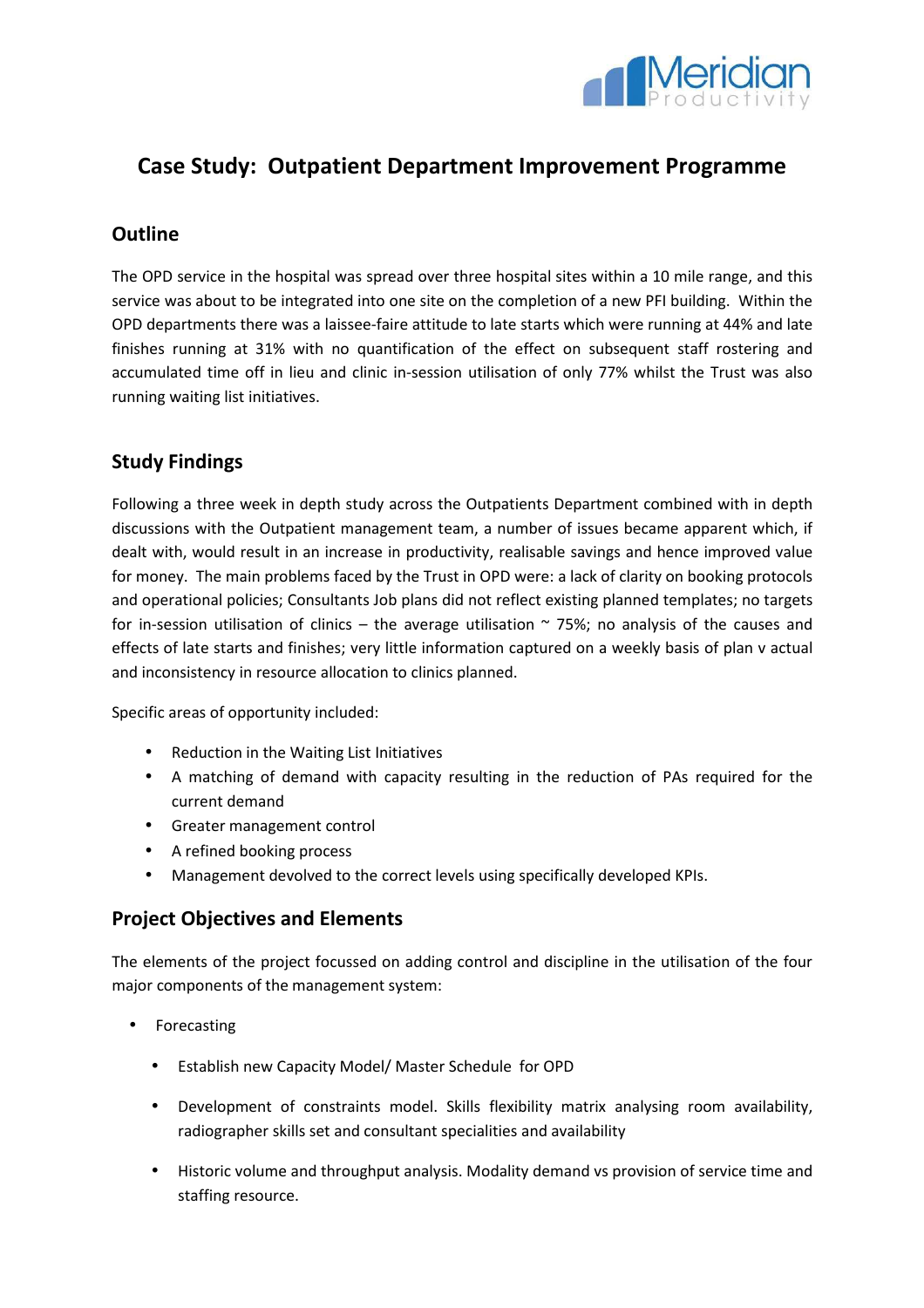- Planning
	- Agree resource requirement by clinic in agreement with clinicians including review the nursing hour's requirement, nursing vs. administration activities and determine the skill levels required to carry out the required activities..
	- Updating of the booking templates making them specific to the needs of each individual Consultant/Team in relation new session times and waiting list demands; including the length of time for each patients slot by type of patient.
- Assigning
	- Design and implement a rostering tool driven by individual clinic need
	- Agree and implement revised shift patterns and rosters (nursing)
	- Optimising the clinic booking process
- Following-up
	- Development and agreement on a set of Key Indicators which can easily be reported by the department on a weekly basis..
	- Establishment of a weekly review process between all stakeholders within OPD to review performance.

The implementation of the above was to be reinforced with a series of workshops based around the recognition of lost time, management techniques and productivity concepts. These had the effect of enabling the OPD management and service leads to hold effective schedule review meetings which informed the schedule and enabled much greater commitment from the staff in relation to effective planning and amelioration of potential lost run time.

## **Project Results**

Working with clinicians and managers in each of the hospital sites the following improvements were achieved.

**Improved Planning:** Clinic templates were adjusted to reflect the reality, by specialty and consultant of the actual time required for new and follow up patients

**Improved Utilisation:** The ratio of new to follow up patients for each specialty was reviewed and aligned to best practice, freeing up clinical capacity which in turn was used to manage waiting lists

**Improved Resource Utilisation:** The complete stoppage of waiting list initiatives as, through the improved demand and capacity planning, these became unnecessary

**Improved Management Control:** An effective management control system was introduced with KPi's giving managers accurate and up to date information which was reviewed weekly